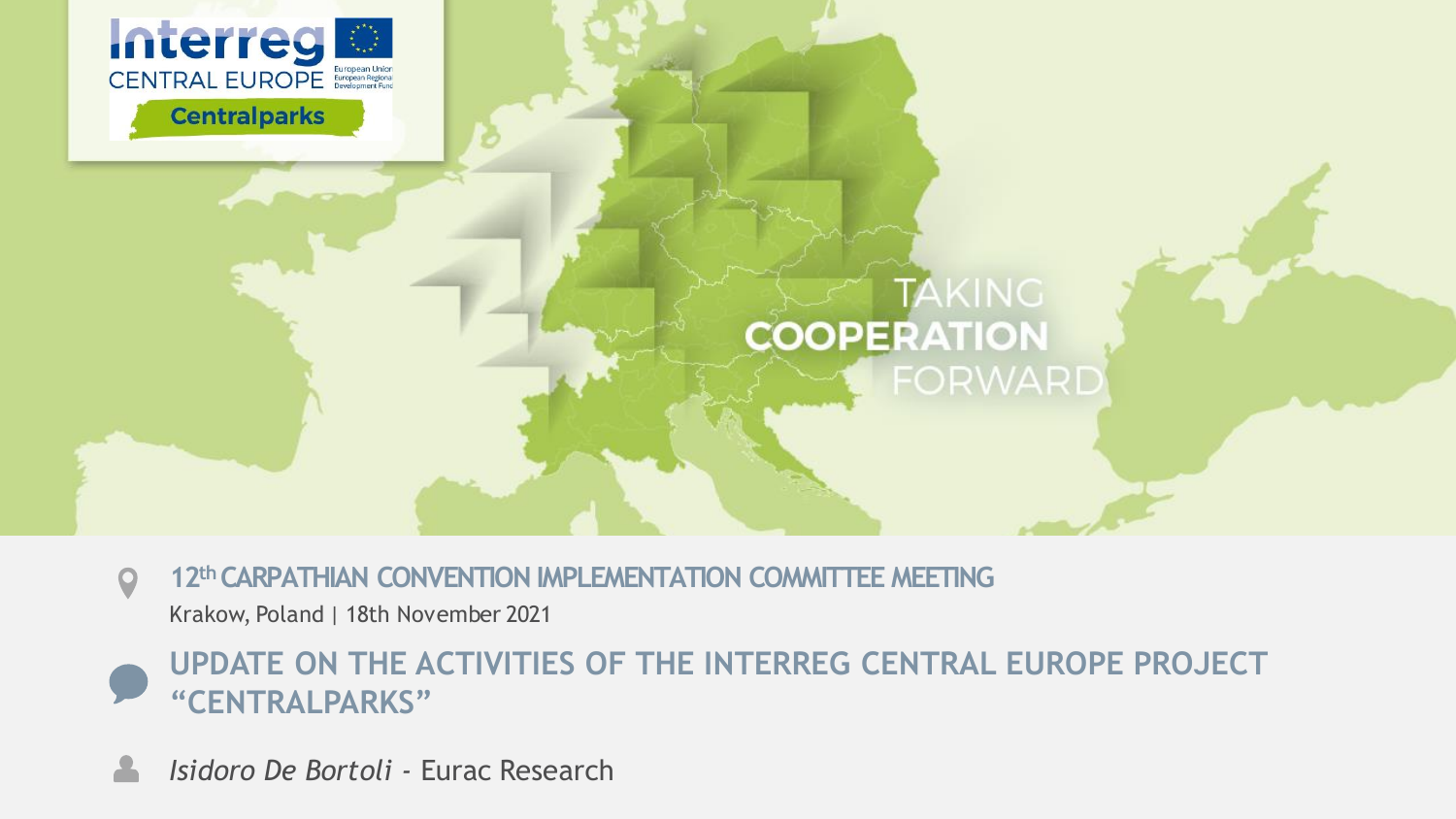## WPT1 STRATEGIES AND GUIDELINES

- WT1 strategies and guidelines will further be used by project partners, the main target group, and other stakeholders reached under WPC.
- **E** Uptake to the policy level under the Carpathian Convention will ensure political sustainability of outcomes and foster their institutional sustainability through the application of WT1 strategies and tools by public sector entities
- WT1 outputs will be transferred to additional target audiences in other mountain regions of Central Europe under WPC, and will publicly be available online also at the official website of the Carpathian Convention



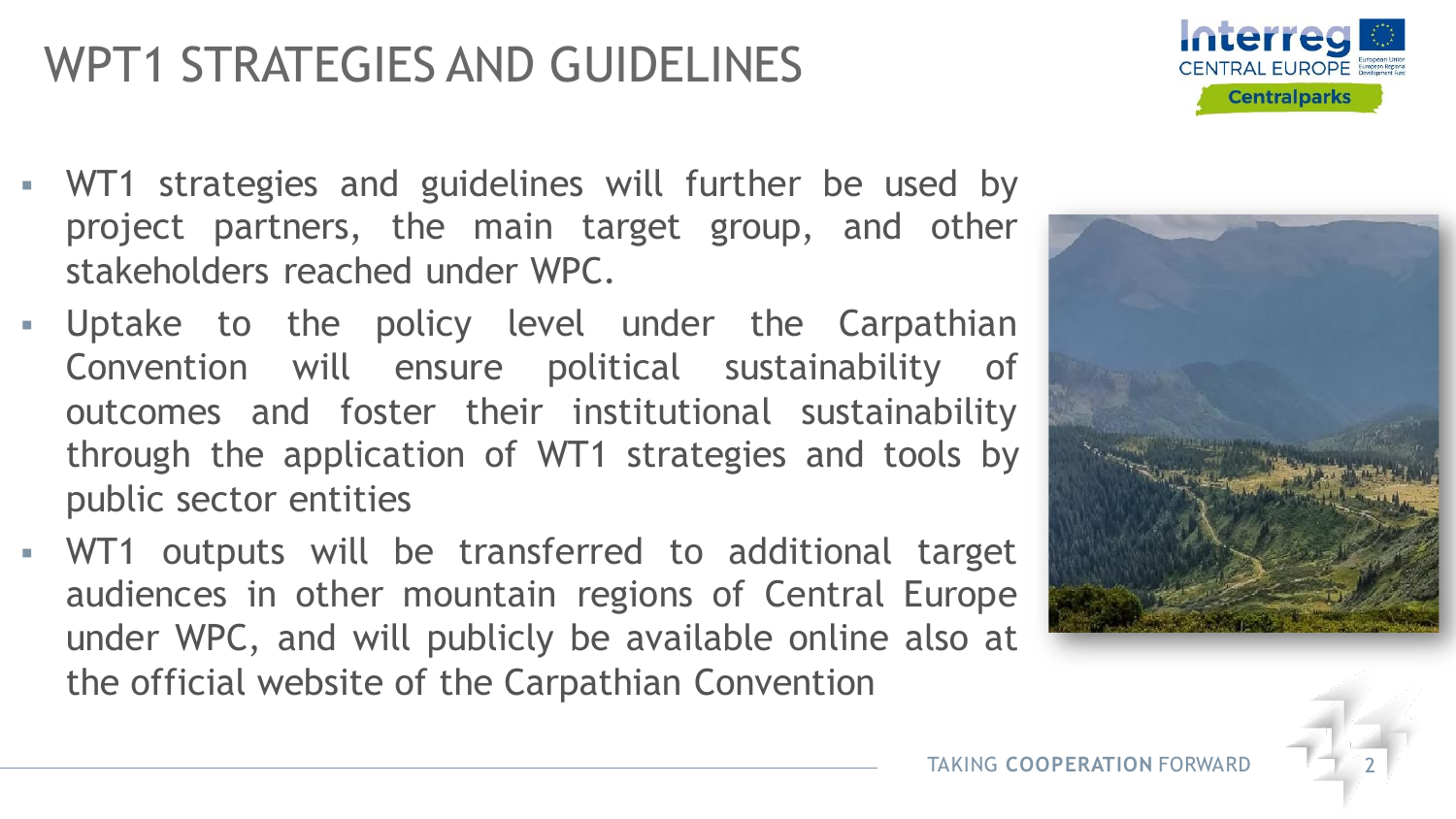# WPT2 OUTPUTS

LiDAR laser scan surveying methods would be integrated in future PAs management planning.

Innovative and usable procedures for mapping habitats and pilot actions results would encourage the future development of strategies for the protection and sustainable use of natural heritage and resources and for a better nature conservation management planning.



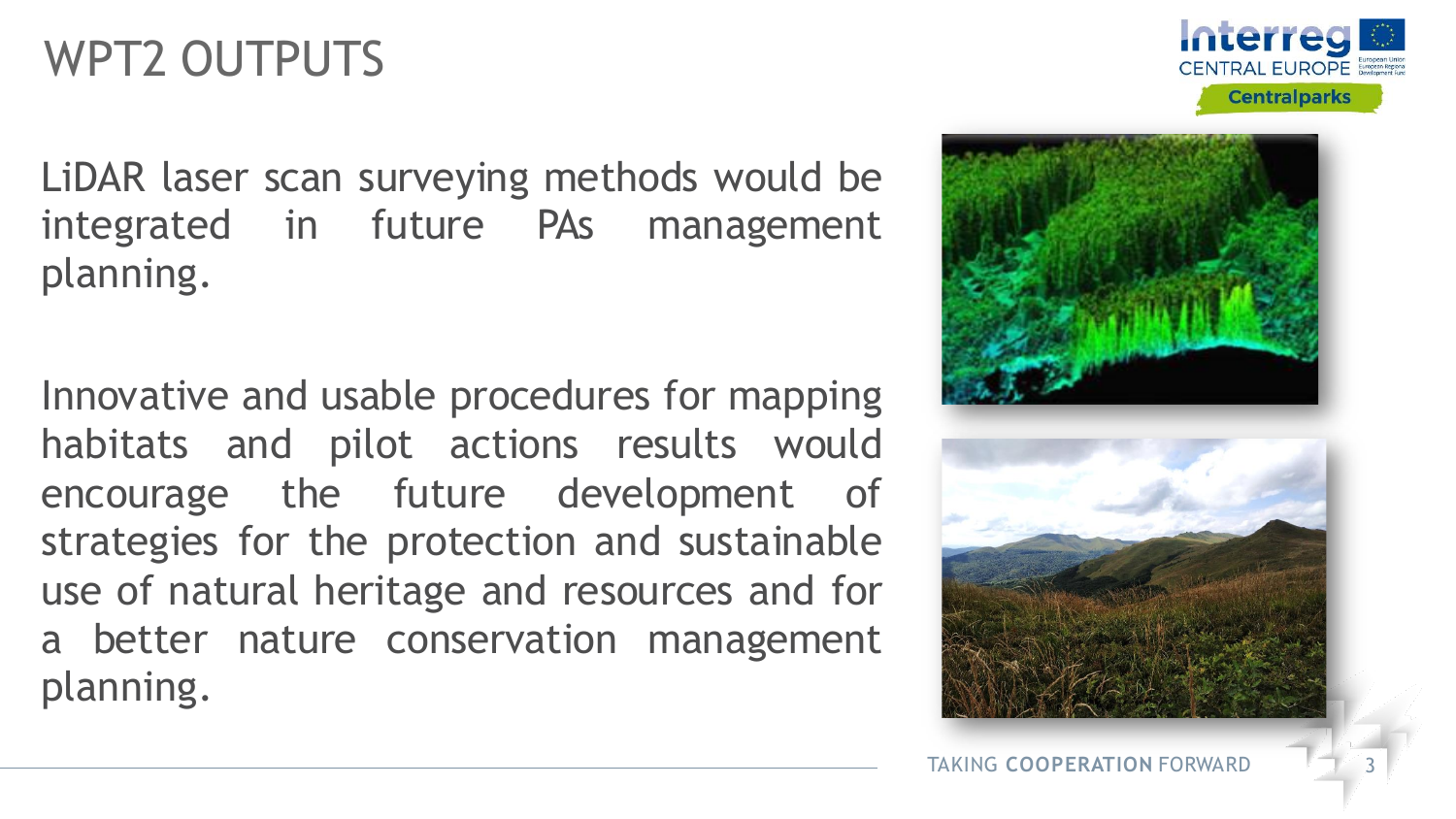- 
- Workshops for stakeholders and other similar CEST initiatives will be assessed in order to explore possibilities for joint communication activities on ESS management.
- ➢ Due to excellent existing relations, CEST dissemination will rely on CNPA and Carpathian Convention sharing platforms, networks, contacts and dedicated roundtables. Publications will be sent to dedicated stakeholders to ensure sustainability and transferability.

## WPT3 CARPATHIAN ECOSYSTEM SERVICES TOOLKIT (CEST)

- ➢ A guide and resource for evidence-based decision-making and management practices, not only in the Carpathian region but also in other European countries.
- $\triangleright$  CEST will be disseminated on the official website of PPs, SCC and other relevant institutions both in English and Central Europe languages to be used by project partners, other stakeholders, interested institutions and experts in unlimited extent





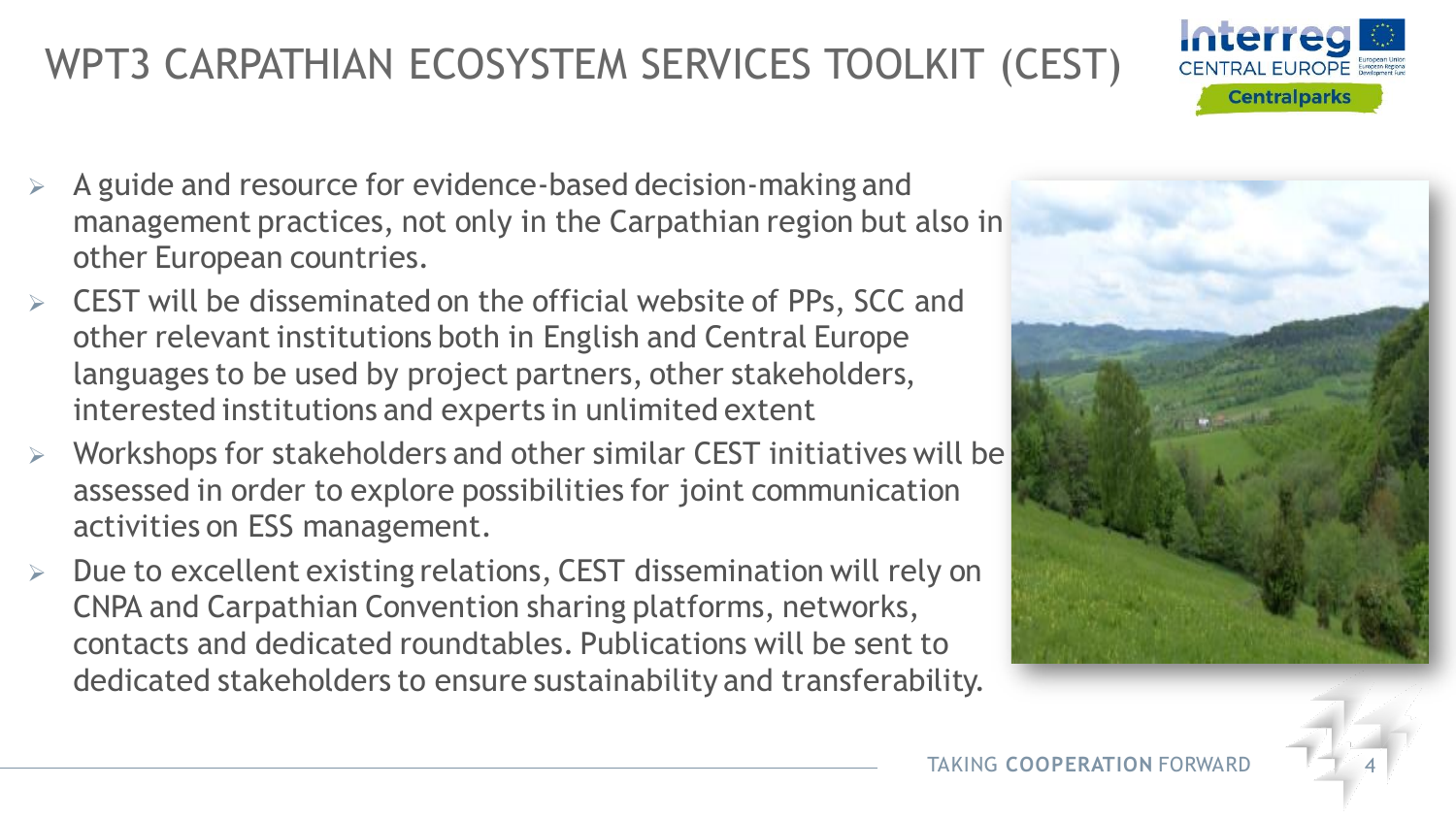# JOINT COMMUNICATION ACTIVITIES

Communication events implemented with external stakeholders, training for PAs managers, pilot actions in NPs buffer zones, workshops for local communities will provide the transferability of the results and can easily be replicated in other CE Programme area countries, and beyond.



Interreg CENTRAL EUROPE

**Centralparks** 

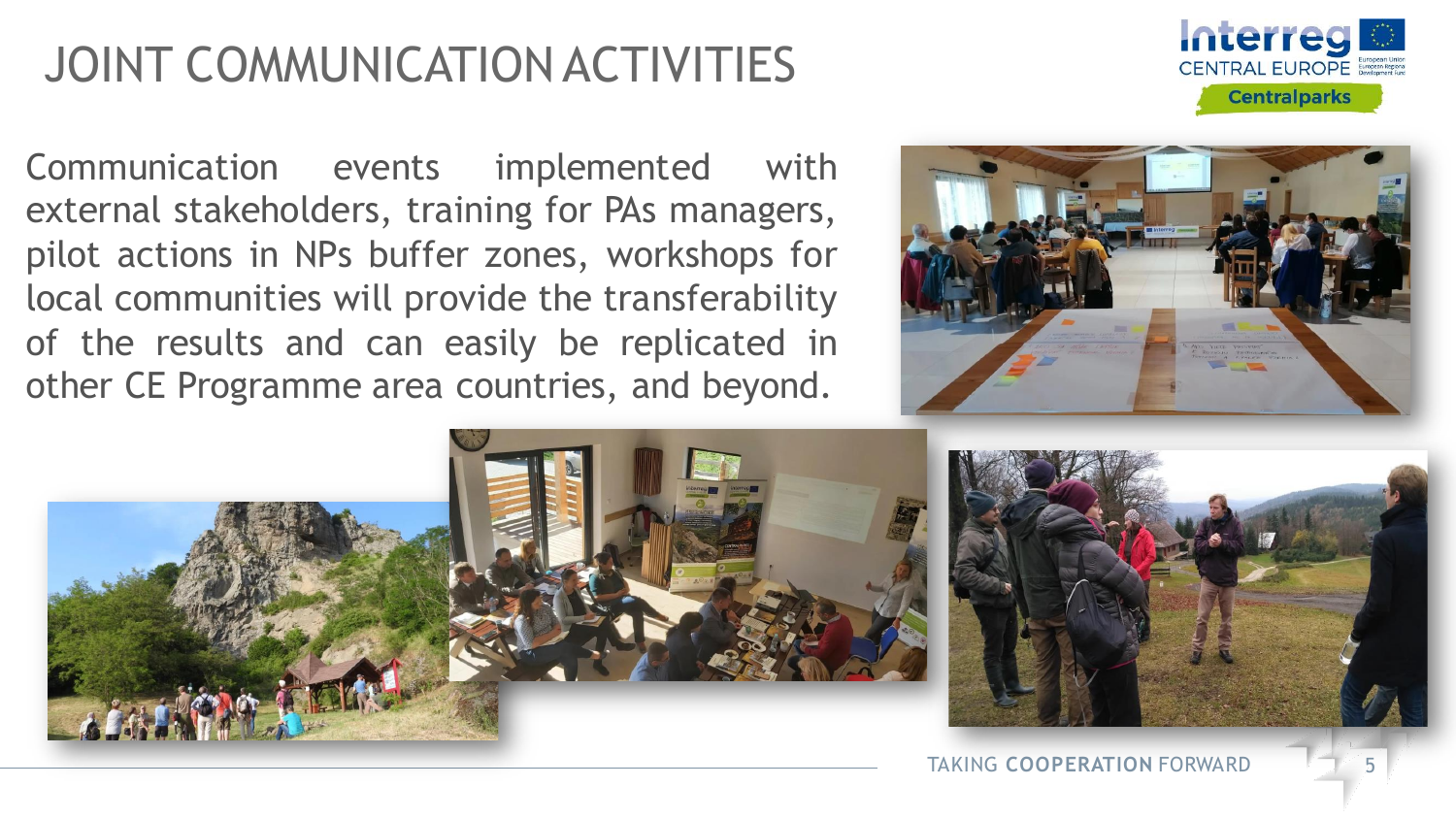## REVITALIZATION OF CNPA NETWORK





- 1. Continuing to keep Carpathian PAs informed about main cooperation opportunities on similar issues;
- 2. Activating new new projects with a cross-border dimension;
- 3. Investing energies in communication activities with aim of reaching all the possible interested stakeholder;
- 4. Bringing all involved PAs together stressing the importance on keep on working sharing experiences and data.